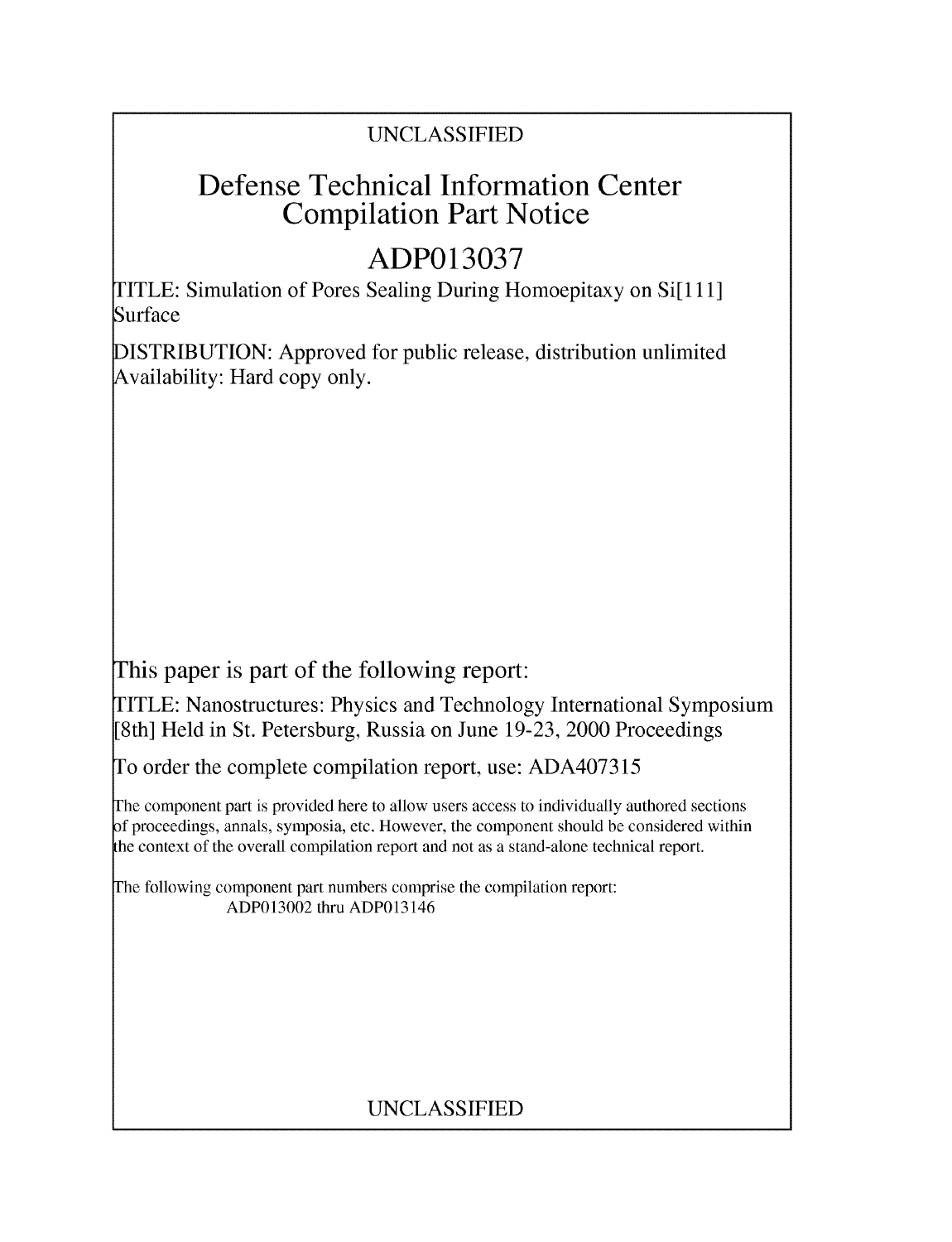#### Simulation of pores sealing during homoepitaxy on Si(111) surface

I. **G.** Neizvestny, N. L. Shwartz, *Z. Sh. Yanovitskaja* and A. V. Zverev Institute of Semiconductor Physics RAS SB, 13 pr. Lavrenteva, Novosibirsk, 630090, Russia

Abstract. Simulation of homoepitaxy process on porous Si( **111)** using 3D Monte Carlo model was carried out to give estimation of necessary dose for complete pores overgrowth of different sizes, porosity and various deposition flux intensities for given temperature.

Porous silicon (PS) is one of the most promising materials for Si-based emitting devices that can be useful in integrated optoelectronics  $[\cdot, 2]$ . Recently an approach to fabricate a compliant substrate for growing high-quality heteroepitaxial layers was proposed **[ ].** "A double layer of PS obtained from heavily doped p-type Si was used as the substrate. "A low-porosity top layer and a bottom layer with high porosity act as a mechanical damper between heterostructure and a massive support and allow to grow GeSi film without misfit and threading dislocation. The same idea was used when growing GaAs layer on thin Si layer over porous Si substrate [4]. Usually there are only circumstantial evidences that porous substrate is overgrown  $\lbrack 5, 6\rbrack$ . Number of deposited layers necessary for complete pores healing is of great importance for highquality heteroepytaxial growth on porous substrates.

3D model of epitaxy on the surfaces of diamond like crystals **I]** was applied for analysis of epitaxy on (111) porous silicon surfaces. Our lattice model can take into account atoms from surface region up to hundred atomic layers in the depth. One monolayer could contains up to **105** atoms. The main event in the model is diffusion hop, with atom hopping to the empty lattice site in the first, second or third coordination spheres. Adsorption process is considered to be independent on diffusion. Voids and vacancies in the bulk, multilevel steps and deep pores on the surface are possible. The abandonment of solid-on-solid (SOS) principle permits atoms movement along the walls of steps and pores.

Simulation of homoepitaxy process on porous  $Si(111)$  was carried out giving estimation of necessary dose for complete pores overgrowth of different sizes, porosity and deposition rate. Simulations were carried out in the following ranges of substrate parameters: porosity  $13 \le P_s \le 64\%$ , pores diameter: 3.5–14 nm and rather wide ranges of deposition rate, according to experimental works  $[3, 5, 6]$ . In the model deposition rate is introduced through the universal parameter  $n_{\text{dif}} \sim D/V$ , where D is diffusion coefficient and V-deposition rate. Simulation results of epitaxial growth on porous surface with  $100 \times 100$  atomic sites (a.s.) at  $T = 1073$  K [5, 6] for different surface porosity, pores sizes and deposition rate  $V = 0.004-40$  nm/min) are presented in Fig. 1–4. For given temperature one can estimate deposition rate according to the formulae  $V = v \cdot \exp(-E_d/kT)/n_{\text{dif}}$ , where  $E_d$ is activation energy for surface diffusion  $(eV)$ ,  $V$  is deposition rate (bilayer per second, BL/s), *v* is vibration frequency (1/s), *k* is Boltzmann's constant, *T* is substrate temperature (K). Taking  $v = 10^{13} s^{-1}$ ,  $E_d = 1.75 \text{ eV}$  [7],  $T = 1073 \text{ K}$  for  $n_{\text{dif}} = 10^5 \text{ 1/BL}$  one obtains  $V = 0.6$  BL/s.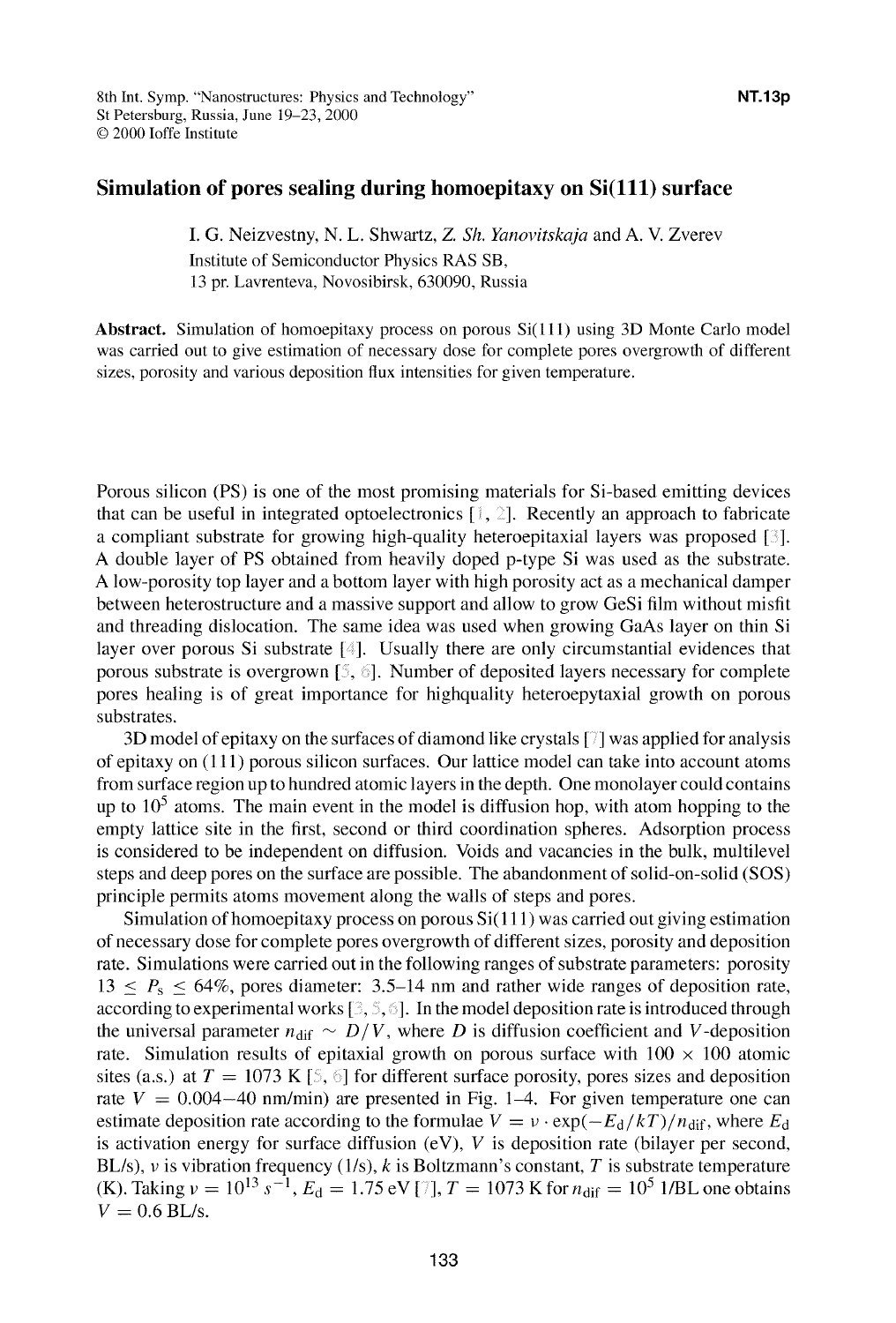

Fig. 1. Homoepitaxy simulation on porous Si(111) surface at  $T = 1073$  K for  $n_{\text{dif}} = 10$  (high deposition rate). Pores diameter is 10 atomic sites, height is 20 BL, surface porosity  $P_s = 26\%$ . (a) initial surface top view; (b) initial cross-section AA along **[011** ] direction; (c) cross-section AA after 1.5 BL deposition; (d) cross-section AA after 3.1 BL deposition.



Fig. 2. Dependence of minimum number of deposited bilayers necessary for complete pores overgrowth  $N_c$  on porosity  $P_s$  for small pores for high and low deposition rates: pores diameter 10 a.s.  $T = 1073$  K, (1)  $- n_{\text{dif}} = 10$  ( $V = 6000$  BL/s), (2)  $- n_{\text{dif}} = 10^5$  ( $V = 0.6$  BL/s).

Plan view and cross-section along [011] direction for the surface with small pores and surface porosity  $P_s = 26\%$  before and after deposition with high deposition rate could be seen in Fig. 1. For these conditions it was necessary 3.1 BL of silicon to be pores completely overgrown. Figure 2 demonstrates dependence of minimum number of deposited bilayers necessary for complete pores healing  $(N_c)$  on surface porosity  $P_s$  for low and very high deposition rates and small pores. For high deposition rate  $N_c$  is independent of porosity and for low V  $N_c$  increases with  $P_s$ . This dependence is clear: for high deposition rate atoms reaching pores are gathered only from small region around each pore limited by migration length. For porosity less than **65%** and deposition rates under examination migration length is less than average distance between pores. For low deposition rate all adatoms on the surface are involved in healing process, so the higher porosity the less numbers of atoms are left on the surface (portion of atoms falls to the bottom of the pores). Figure 3 demonstrates dependence of  $N_c$  on  $n_{dif}$  for three different pores sizes. For large pores strong dependence of flux intensity is observed. Large number of deposited layers  $N_c$  is necessary for complete pores sealing for high deposition rate ( $N_c > 40$  BL) while for low flux  $N_c$  is rather small and has only weak dependence on pores diameter. In the latter case  $N_c$  is determined by deposited dose rather than diffusion, so dose limited regime takes place. Figure 4 illustrates  $N_c$  dependence on porosity for different pores sizes (Fig.  $4(a)$ ) and on pores size for different deposition rates (Fig. 4(b)).  $N_c$  independence of porosity for high deposition rate is evident from curves Fig.  $4(a)$  and was discussed above. Linear dependence of  $N_c$  on pore diameter for low deposition rates is clear from curves 2, 3 while curve  $1 \left( n_{\text{dif}} = 10 \right)$ , corresponds to high deposition rate) demonstrates superlinear dependence. Cross-sections along  $[011]$  direction before (a) and after deposition (b-c) on porous  $Si(111)$  surface with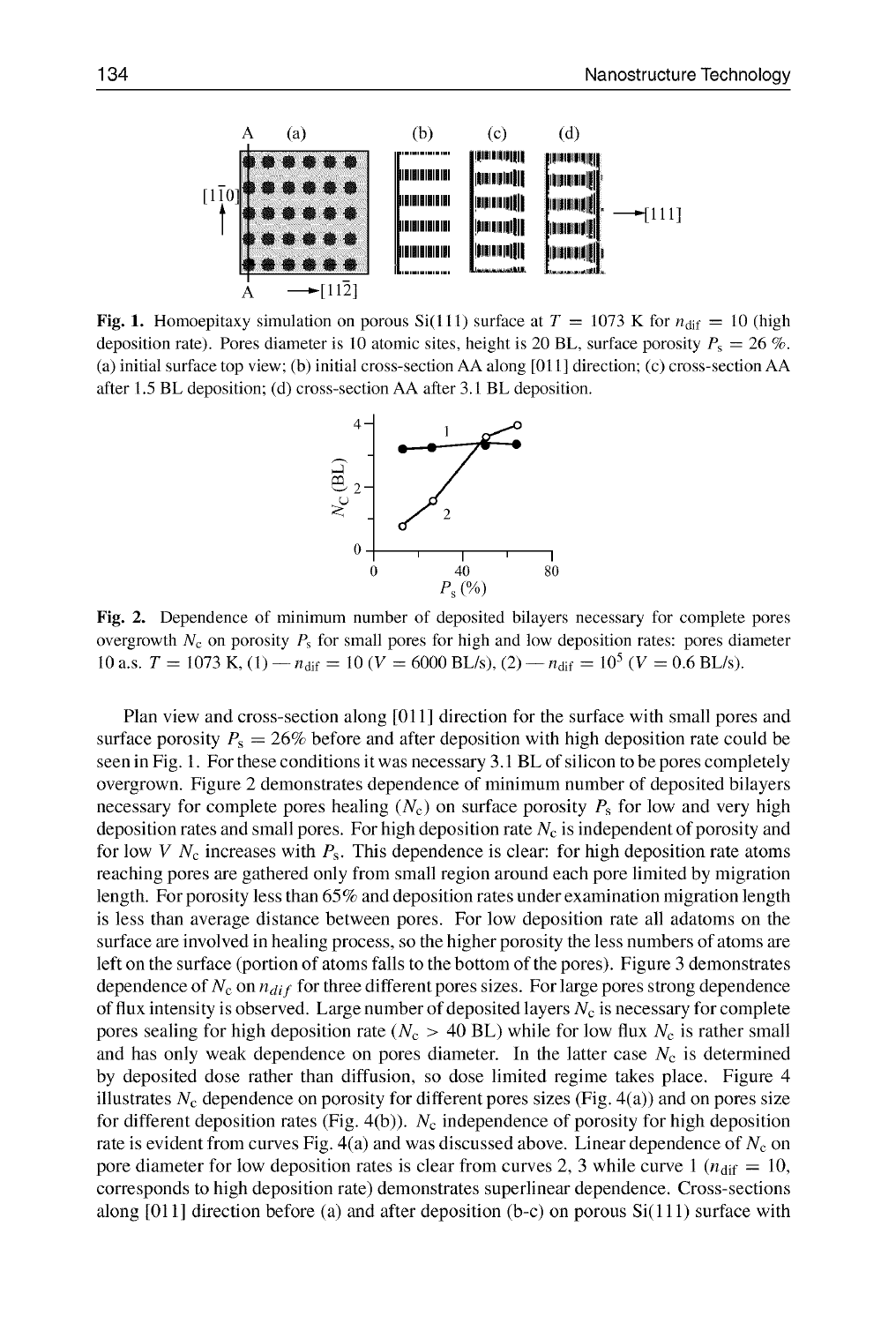

Fig. 3. Dependence of  $N_c$  on  $n_{\text{dif}}$  for different sizes of pores.  $T = 1073$  K, porosity  $P_s = 26\%$ , pores diameter:  $(1)$  - 40 a.s.,  $(2)$  - 20 a.s.,  $(3)$  - 10 a.s.



Fig. 4.  $T = 1073$  K (a) Dependence of  $N_c$  on porosity  $P_s$  for high deposition rate: ( $n_{\text{dif}} = 10$ ) for different sizes of pores: pores diameter:  $(1) -40$  a.s.,  $(2) -20$  a.s.,  $(3) -10$  a.s.; (b) Dependence of  $N_c$  on pores size for porosity  $P_s = 26\%$  and different growth rate: (1)  $- n_{\text{dif}} = 10$ , (2)  $$  $n_{\text{dif}} = 10^3$ , (3) —  $n_{\text{dif}} = 10^5$ .



Fig. 5. Homoepitaxy simulation on porous Si(111) surface at  $T = 1073$  K for high and low deposition rates, surface porosity  $P_s = 50\%$ , pores diameter 40 a.s., height 20 BL. (a) initial crosssection along [011] direction; (b) cross-section after 37.7 BL deposition for high deposition rate  $(n_{\text{dif}} = 10)$ ; (c) cross-section after 9.6 BL deposition for low deposition rate  $n_{\text{dif}} = 10^5$ .

surface porosity  $P_s = 50\%$  and large pores are presented in Fig. 5. The differences in sealing process are evident from these figures. For high deposition rate (Fig. 5(b)) overgrown pores have cone shape with convex up bottom and  $N_c$  is found to be rather large. In this case migration length is small and adatoms create islands as between pores on the surface as on pores bottom. Atom flux in our simulation is perpendicular to the surface. Overhanging walls arising during growth process are beneficial for whiskers formation along pores walls near the bottom. Quite different situation one has for low deposition rate (Fig. 5(c)). At the initial stage of growth pores shape keeps nearly invariable, only diameter of each pore is decreasing due to larger migration length of adatoms mooving along pores walls. Final sizes of buried pores in the latter case are noticeable smaller.